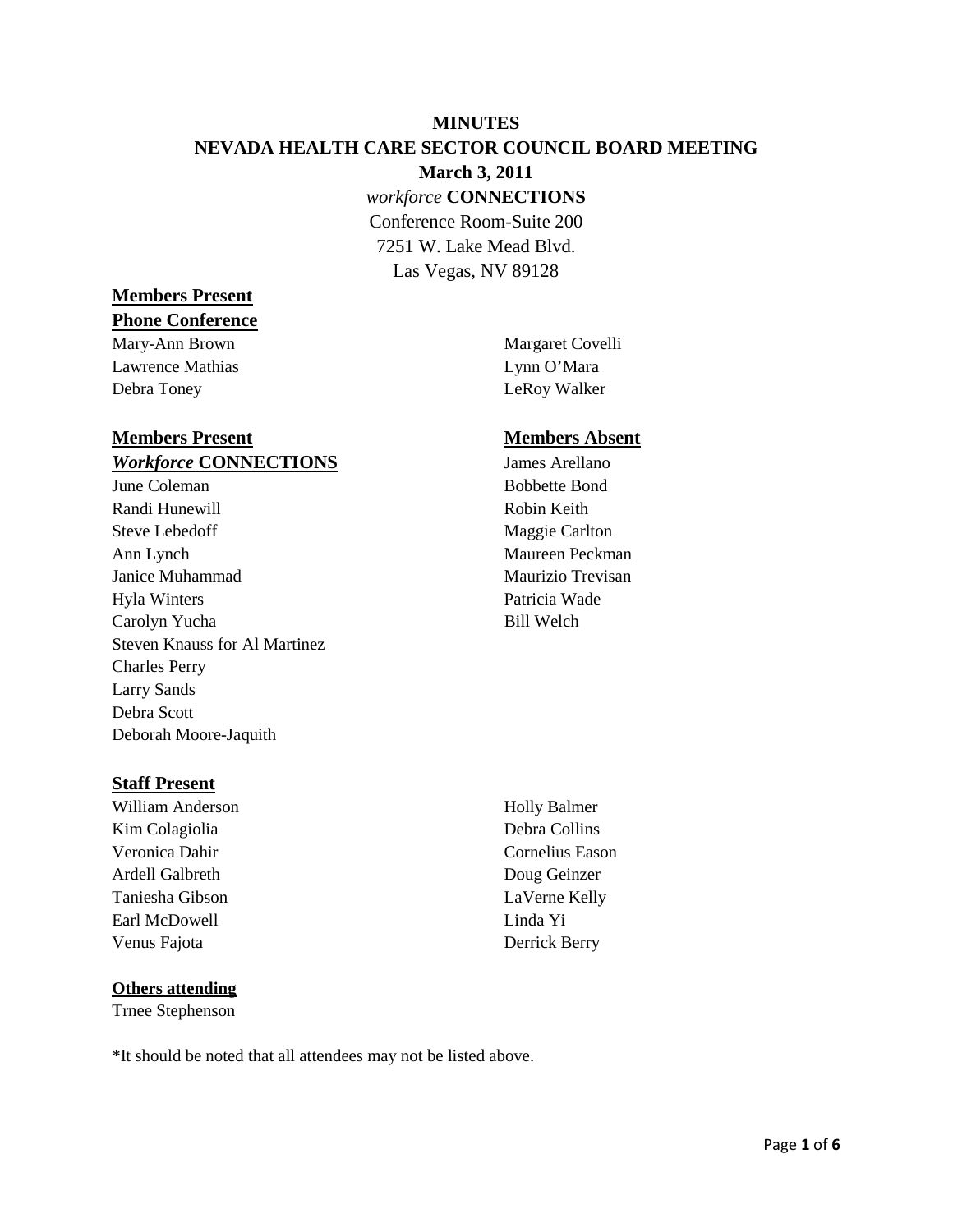# **Agenda Item #1**

The meeting was called to order by Linda Yi at 09:44am. Roll call was taken. A quorum was present.

# **Agenda Item #2**

Phone participants were reminded that if they place their call on hold their agency may have piped in music that will disrupt the meeting.

# **Agenda Item #3**

The minutes of the January  $25<sup>th</sup>$ , 2011 Nevada Health Care Sector Council Board meeting were distributed and board members were asked to review them.

# **Agenda Item #4**

The minutes of Dr. Trevisan's January  $26<sup>th</sup>$ , 2011 ad hoc committee (objective #4) were distributed for review.

# **Housekeeping Issues:**

Several housekeeping issues were discussed. Hard copies of the agenda and packet will be mailed to those Board members who do not attend the meeting in person. By now every member should have received their 3-inch binder. We also need to have an application and bio on file for each of the Board members. Requests to those members whose information we do not have will be sent via internet. We are also requesting that each Board member consider appointing an alternate person to represent them at these meetings if they are unable to attend. A form will be sent out requesting this information.

# **Agenda Item #5**

An information sheet outlining the roles and responsibilities of the chair and co-chair is included in the packet. Earl McDowell addressed this agenda item by explaining that SB239 defines the role of the Sector Councils. He will see that each member receives a copy of SB239 for their records. Currently there are four councils: Healthcare, Green, Manufacturing, and Hospitality. Council membership is composed of experts within that field whose job is to identify where jobs are growing and where we should be training people. The expertise of the Board members is vital to the success of the Council. Mr. McDowell thanked the Board for their participation and reminded them to submit their bios and applications so that they can be forwarded to the Governor.

Dr. Trevisan graciously accepted the nomination as chair of the Nevada Health Care Sector Council. Mr. McDowell will forward the nomination to the Governor's Workforce Board. After confirmation of the position the Board will be able to vote on agenda items.

# **Agenda Item #6**

This item was tabled until the approval of Dr. Trevisan as chair of the Nevada Health Care Sector Council.

### **Agenda Item #7**

Bill Welch requested that Bill Anderson, Chief Economist, provide additional information comparing the 2007 vs. 2010 data with the previously presented 2002 vs. 2010 data reflecting the economic downturn. Mr. Anderson provided an update to his original report with this time frame encompassing the rate of the nation, employment wise, but at the same time stating that the healthcare industry is still very much under- represented in Nevada, relative to nation-wide norms and that we have considerable ground to make up.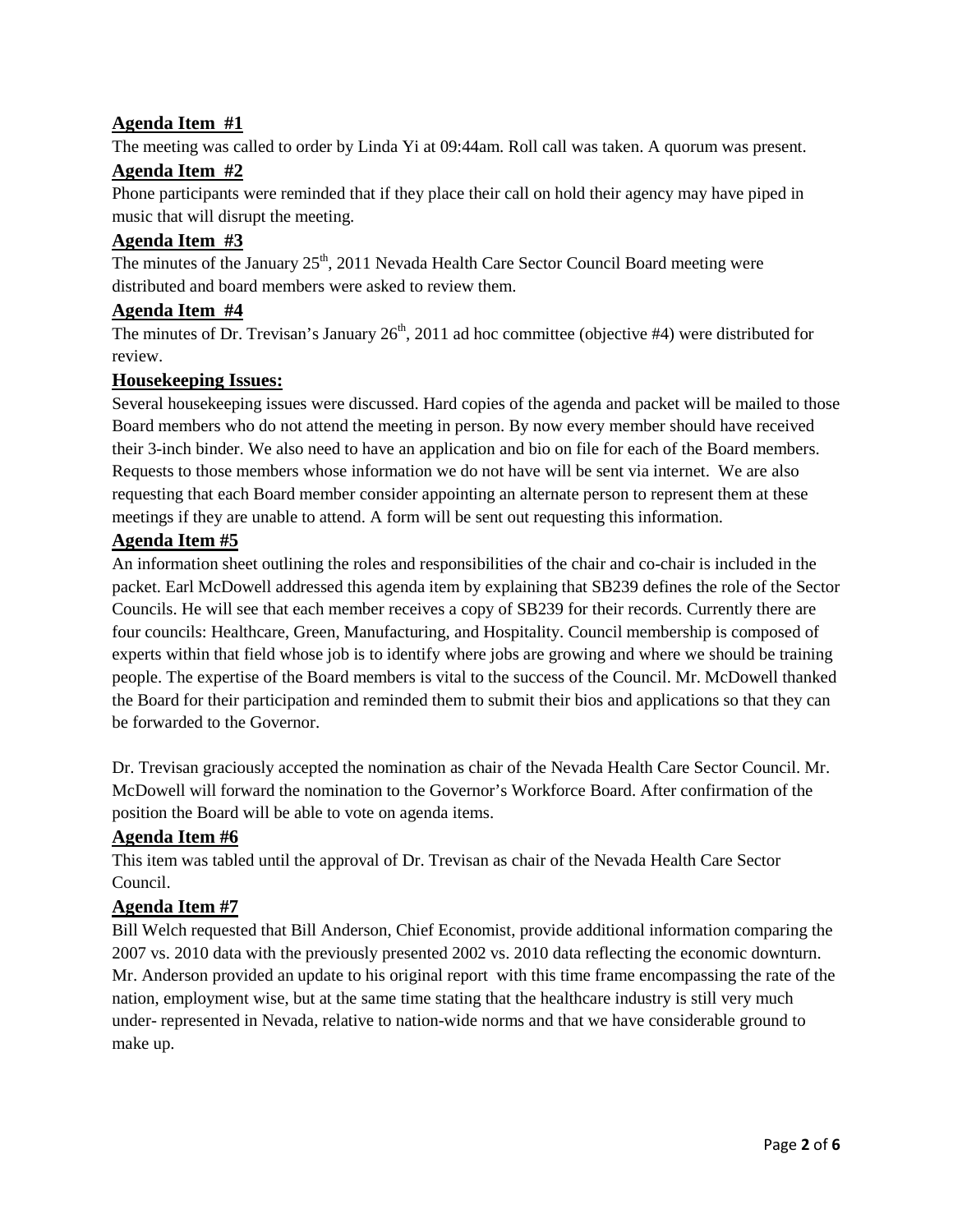The shift share analysis shows job growth slightly higher than we would have anticipated when compared to growth over the entire decade. There were notable declines in healthcare industries with rather minimal increases across the board. The location quotient is a way of quantifying how concentrated a particular industry, cluster, occupation or demographic group is in a region as compared to the nation. This continues to show that health care is underrepresented in our economy as a whole. The Competitive effect shows that Nevada's job growth grew slightly faster than expected but nothing stands out. The bottom line is that the healthcare industry, over time, has grown rather fast in NV but that growth has been sharply cut over the course of the last three years due to the economy. Health care employment still very much remains underrepresented in relation to the national averages and national norms.

### **Agenda Item #8**

Dr. Packham presented his take on the establishment of minimum data sets from the conference that he attended in Washington DC and how it feeds into this project. Establishment of minimum data sets will frame the work we need to do in terms of health care planning and prioritizing. Data collection is currently poorly done in Nevada and therefore planning difficult. Three aspects must be considered when developing a minimum data set. They include the supply side, the demand side, and the education and training pipeline. The initial step for Nevada and for the Board would be to identify occupations for which minimum data sets would be established. Dr. Packham's list included primary care, nursing, mental and behavioral health, oral health information technology and public health. Multiple professions would be included under each of these categories. There are significant benefits for the development of minimum data sets but the key benefit would be data-driven versus anecdotal, fragmented program planning and policy development. Obstacles include the definition of "minimum", legislative changes required, start-up and maintenance costs and the unclear costs and benefits to those who must be at the table.

Questions and comments after the presentation included:

- Occupations to be selected. Dr. Sands would like to include rehabilitative services on the list
- A discussion of the sequencing of where we are and where we want to go and how the decisions of what the dollar costs would be ensued. Bill Anderson stated along with Debra Collins that the seed money for this project would be funds from the implementation grant. Steve Lebendoff suggested that a public-private partnership could be developed to off-set costs and maximizes outcomes.
- Earl McDowell will bring information back to the Board to determine which grants should be applied for in order to facilitate cooperative development within the state and so that multiple organizations are not applying and therefore competing. Dr. Dahir stated that by notifying that the Sponsor projects office at the University collaboration vs. competition could be encouraged.
- Mary-Ann Brown mentioned that in the North specialty health care positions such as respiratory therapy, physical therapy and traveling nurses are being imported. This is expensive for the employer and doesn't give jobs to people in NV. Mary-Ann suggested looking at this small number of occupations and creating solutions to ensure that we don't use out of state resources if at all possible.
- Cornelius Eason asked about health care leadership positions. It was stated that MHA (Master's Healthcare Administration) programs are attracting more health care professionals throughout the state but these positions are rare enough and are not a large workforce. Ann Lynch doesn't feel that there is a an urgent need for leadership training when compared for the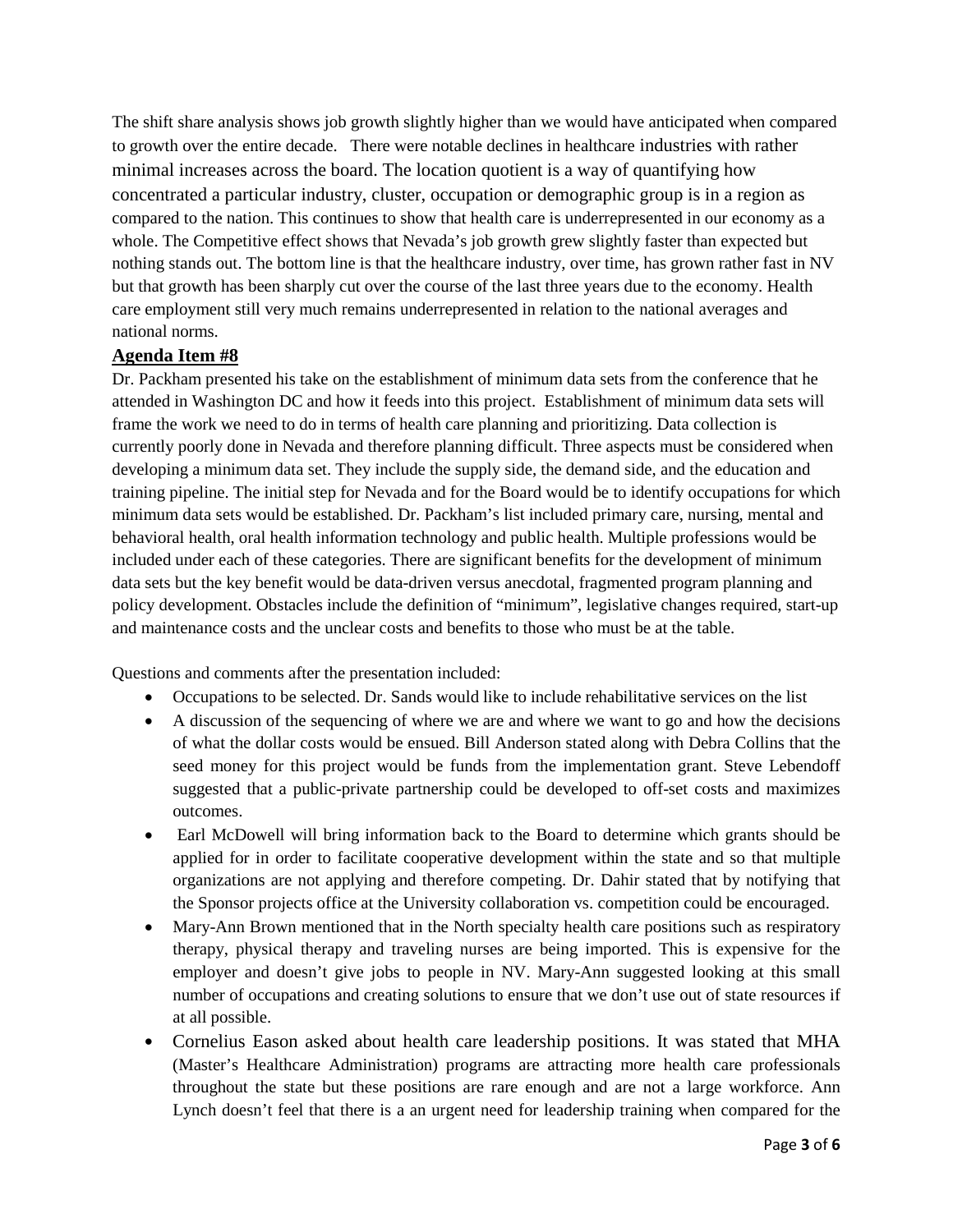overall need for healthcare professionals in the state but Dr. Yucha pointed out that we are now educating in silos and then expecting the various health care occupations to work together. Dr. Yucha feels that an interdisciplinary leadership program would be valuable. Debra Toney added to this discussion by citing the turn-over rate for chief health care officers, the difficulty in replacing them and that ultimately patient care is affected by these positions.

- A question was raised whether anyone is Lobbying for the Health Care Sector Council showing that at the same time we are discussing cutting and combining health care programs we are attempting to grow healthcare jobs with this grant. Both Ann Lynch and Charles Perry stated that anytime we can discuss the creation of jobs resulting in the improvement of the economy our voices will be listened to and heard. However, there is the danger of treading on thin ice if the lobbying efforts are based on requesting that specific funding for programs not be eliminated. The Committee on Economic Growth and Development is working on cutting out duplication and waste and not elimination of actual health care education positions. Ann Lynch stated that those working in Carson City interested in healthcare are working together to make their case.
- Earl McDowell discussed SB239 and the roles and responsibilities of the Board including the use of the member expertise to guide the state toward a trained workforce in the community. The role of the Board is also critical to the selections of grant opportunities.

# **Agenda Items #9 & 12**

Debra Collins discussed the outcome of the first ad hoc committee for objectives #3 and 6 specific to recruitment, education and retention of a skilled health care workforce and a development strategy to identify barriers and a plan to resolve those barriers. Fortunately many of the requirements for this objective are already in place due to the accomplishments of SNMIC (Southern Nevada Medical Industry Coalition).

- Douglas Geinzer discussed Northern and Southern Nevada accomplishments including Nurse superhero coloring books, Nurse achievement awards, Camp wannabe a nurse, a oneday health care career fair at CSN for high school students and brochures developed by SNMIC specific to nursing and allied health. Doug feels that we have about 90% of the plan already in place for this objective.
- Randi Hunewill discussed the HOSA organization (Health Occupation Students of America). The annual conference is being held at CSN the week of March  $25<sup>th</sup>$  where some the more than 800 Nevada student members are eligible to compete in 40 health related events.
- Others barriers include advanced practice collaborating physicians, the shortage of CNA's programs in the South, NCEX (National Nursing Exam) passing rates, the number of physician residency positions within the state, and job opportunities for students after graduation.
- Debra Scott discussed barriers to advanced practice and collaborating physicians, (3 to 1 ratio requirement), the lack of CNA programs in the South (10 in North 1 in South), redefining the nursing career (cultural stigmas), and the concern about the NCEX pass rate by nurse graduates at private institutions. The Board of Nursing approves and regulates all nursing programs requiring a 90% or better passing rate. It is felt that diminished admission requirements may play in part in this problem but students are faced with significant student loans if they don't complete the program and pass the NCEX.
- Debra Toney discussed the anger of parents and students facing the above situation and who are approaching National Nursing Organizations and asking for help as they feel they have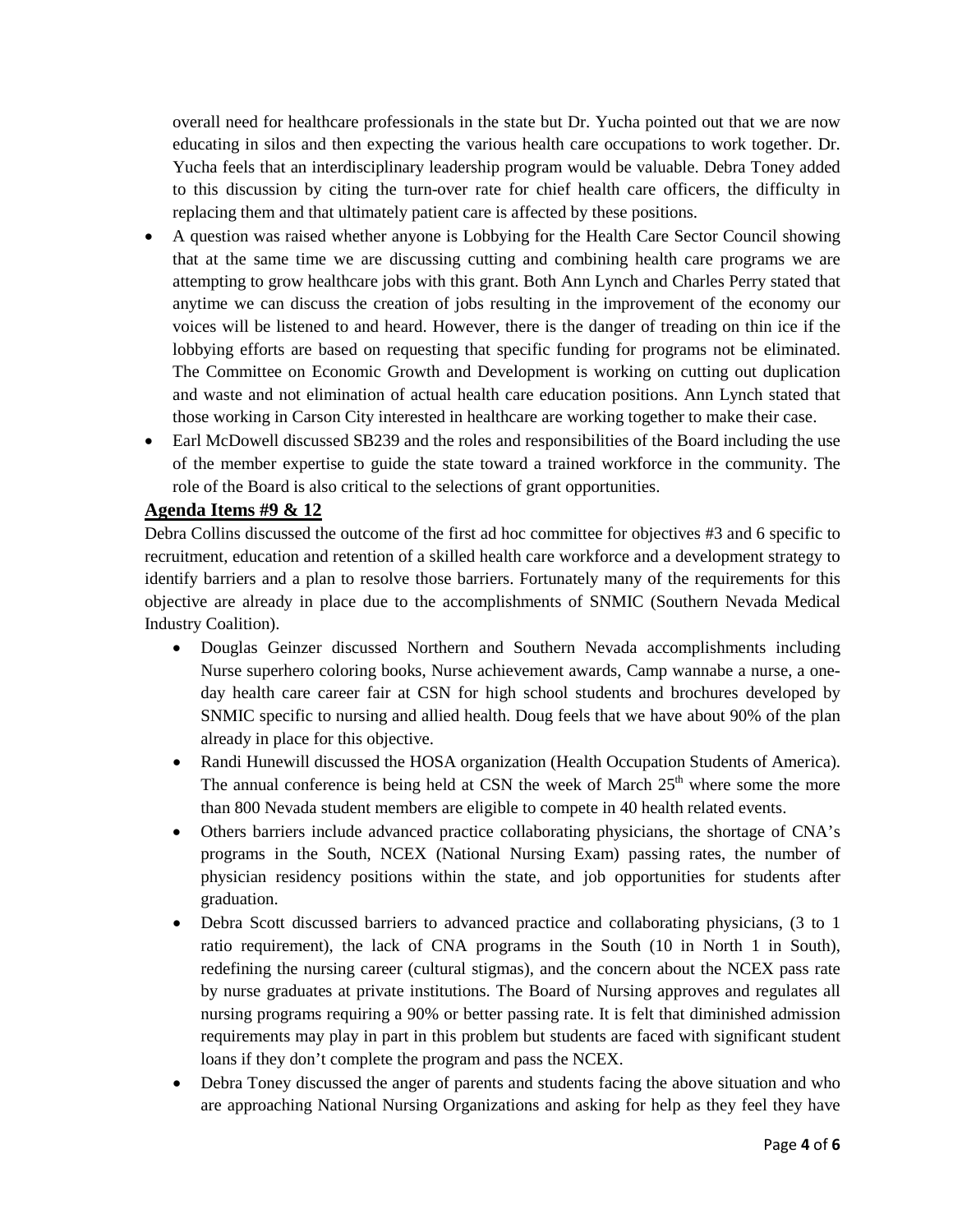nowhere to turn. There also appears to be a disproportionate number of minority students in this situation. Debra Toney confirmed that two students and their attorney will be attending the next nursing board meeting and are filing suit against the school.

- Carolyn Yucha stated that we need to have a site that provides information to students and academic counselors about NCEX passing rates. Debra Scott stated that this information is available on the Board of Nursing website.
- Dr. Sands stated that Touro University has had success in opening new physician residencies at Valley hospital although the process is extremely complex. It was suggested that the Dean of Touro be invited to speak to the Board.

# **Agenda Item # 10**

The ad hoc committee has been focusing on objective #5. However, a member from the K-12 sector is needed. Randi Hunewill will join this committee and represent this group to discuss objective #4.

# **Agenda Item # 11**

Holly Balmer and Dr. Dahir discussed objective #5, task #1 that charges the ad hoc committee with providing an inventory of educational and requirement, training policies and practicum experiences and standards required in the health sciences programs. An on-line web survey has been developed and will be sent to the list of all the licensed private and public institutions requesting that they complete the survey. A draft of the survey and the accompanying letter was available for review and suggestions were made by the Board.

Randi Hunewill, a Health Science/Public Safety Consultant for the Nevada Department of Education, the Office of Career, Technical and Adult Education, presented standards developed as a framework for students interested in pursuing a career in healthcare. Randi stressed that the standards cover academic leadership skills, ethical standards, technical skill and employability standards. Randi stated that students in health care programs have the highest testing scores in the state and made a suggestion that sometime in the future the Board hold their meeting at the Career and Technical Academy in Las Vegas and tour the facility and meet with the students over lunch. Randi also discussed HOSA (Health Occupation Students of America) and the large number of student involved in the organization statewide including a very diverse population. Randi stated that federal funding requires that new programs address diversity and the nontraditional student. The DOE is also involved in training counselors on how to counsel students what classes to take if they are interested in health sciences. Barriers include that not all health science degrees are available at our institutions. Licensing issues include that less than 25% of those students graduating from the CNA programs are taking the licensing exam because they cannot afford the fee and funding prohibits individual benefit. Debra Collins encouraged Randi to speak with her after the meeting as Workforce Connections may be able to provide assistance to those students unable to pay licensure fee. Randi encouraged the group not to forget the rural kids who are very vital to Nevada and pointed out a group of kids in Battle Mountain taking their CNA classes in a trailer.

### **Agenda Item #13**

There was no discussion regarding the programmatic evaluation and reporting activities.

### **Agenda Item #14**

Larry Mathias made a suggestion and led a discussion on the use of the Millennium scholarship to foster interest in healthcare occupations. Mr. Mathias stated this is an on-going source of revenue (Tobacco funds) and suggested that the Council make a recommendation to the Governor to